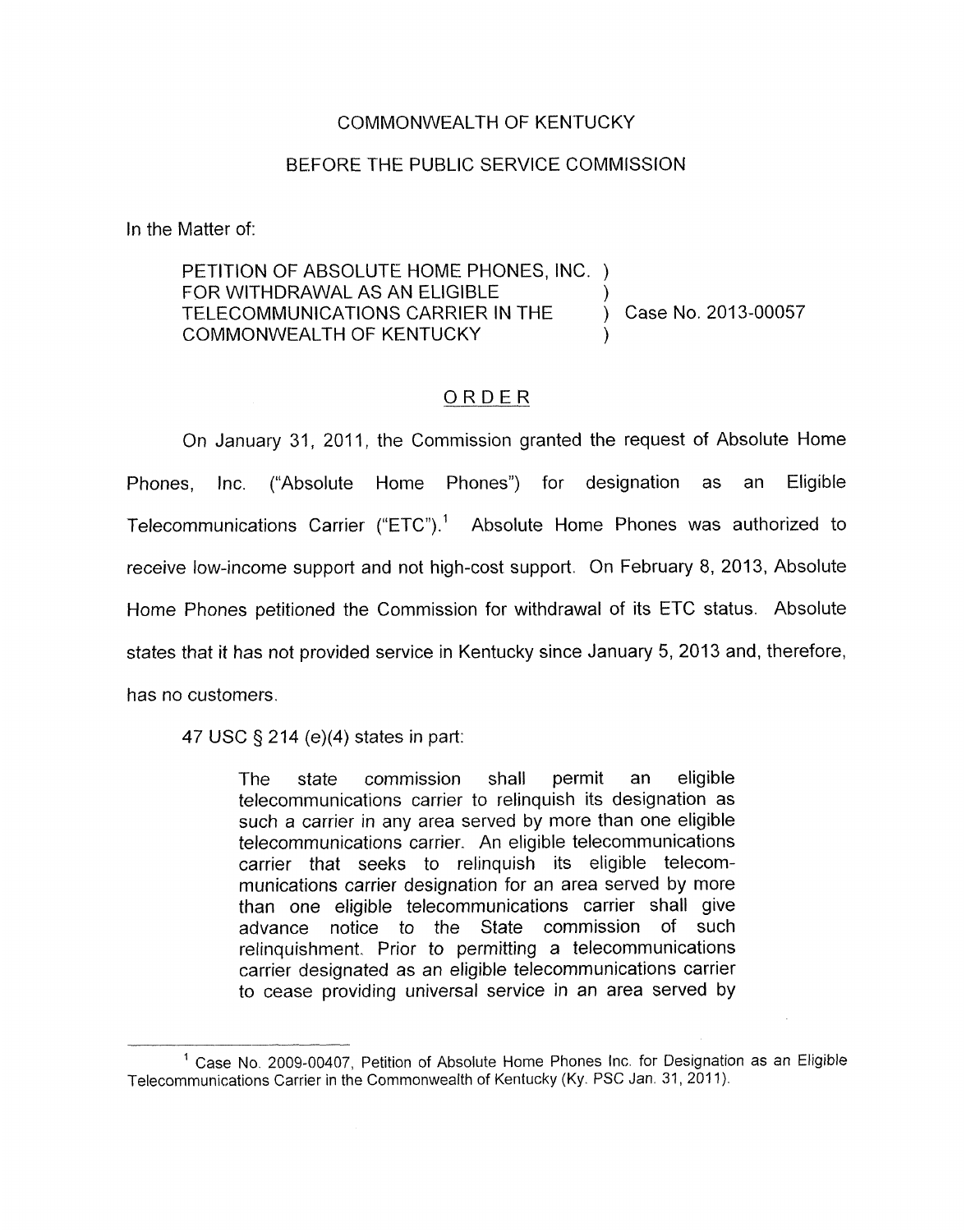more than one eligible telecommunications carrier, the State commission shall require the remaining eligible telecommunications carrier or carriers to ensure that all customers served by the relinquishing carrier will continue to be served, and shall require sufficient notice to permit the purchase or construction of adequate facilities by any remaining eligible telecommunications carrier. The state commission shall establish a time, not to exceed one year after the State commission approves such relinquishment under this paragraph, within which such purchase or construction shall be completed.

The Commission finds that, pursuant to USC 47 214(e)(4) above, there is more than one ETC in the area of relinquishment and those carriers have sufficient facilities for the provision of service. Additionally, since Absolute has no customers, it is not necessary for the Commission to make a determination on the ability of other ETCs to serve those customers.

The Commission being sufficiently advised, IT IS HEREBY ORDERED that Absolute Home Phones' request to withdraw as an ETC is granted. This case is now closed and removed from the Commission's docket.

By the Commission



**ATTEST** Exequive prector

Case No. 2013-00057